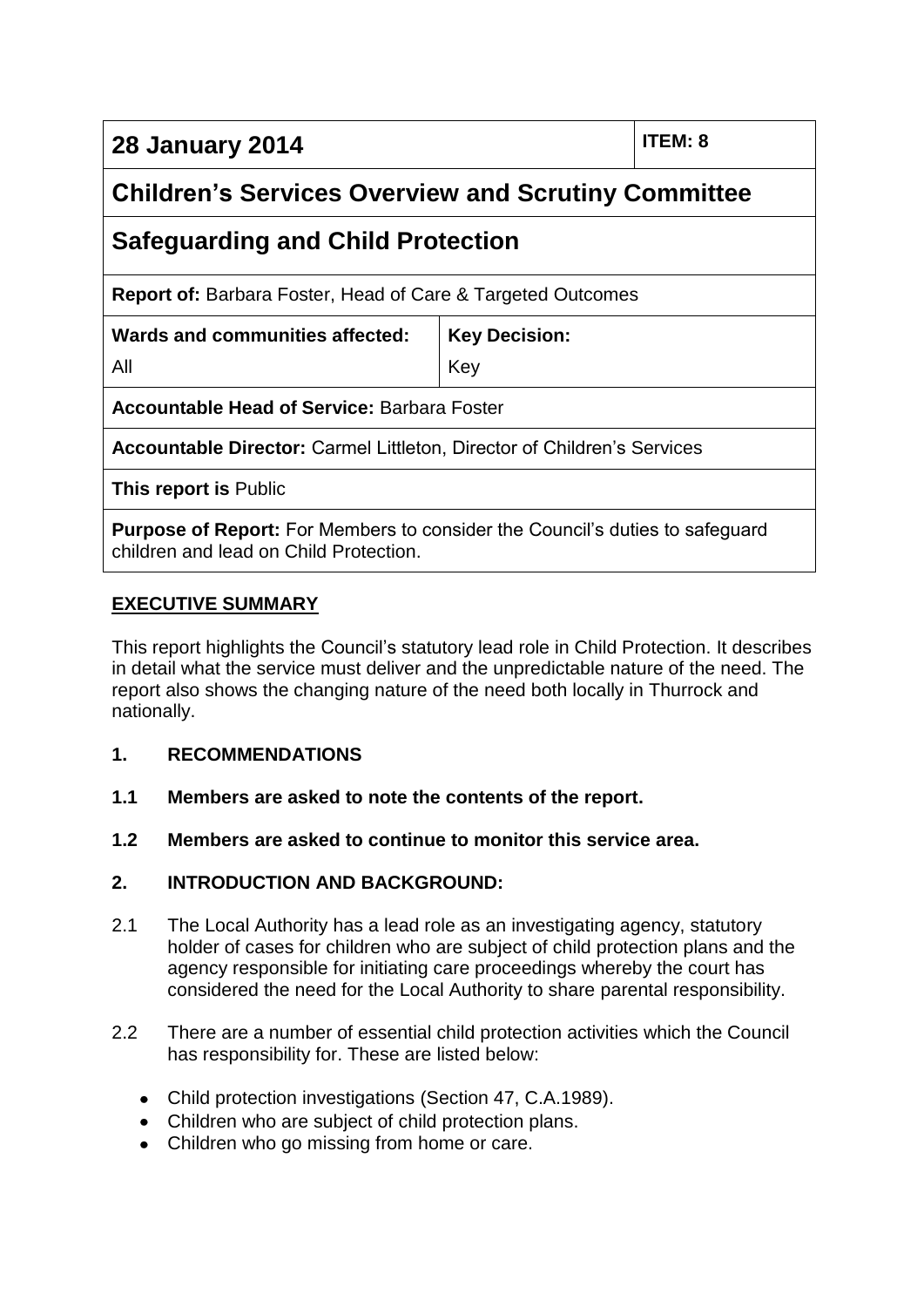- The wider protective duties held within the Council Education Welfare  $\bullet$ Service (EWS), children not attending school, the management of allegations against professionals or those who work with children (Local Authority Designated Officer, known as LADO), Serious Case Reviews, input into Child Death Reviews.
- The resources involved.
- The user voice and quality assurance.
- The implementation of Munro and timetable for change.

### **3. Child Protection Intervention**

- 3.1 Thurrock continues to receive a high number of contacts to the Initial Response and other teams (projected number for 2013/14 is 10,427, average 868 contacts per month, similar to the previous year which was 10,620 contacts). Each contact has to be screened as to whether they meet the threshold for Children's Social Care involvement, leading to a referral to the service.
- 3.2 The number of cases which proceed from contacts to referral remains below the national and statistical neighbour average. The reason for this could be that the way in which referrals and contacts are recorded in other Boroughs differ, hence the variation. The following table shows the referral rate in Thurrock, nationally and a comparison with Thurrock's statistical neighbours, per 10,000 child population.

| Year                                                              | March<br>2008 | <b>March</b><br>2009 | <b>March</b><br>2010 | <b>March</b><br>2011 | March<br>2012 | <b>March</b><br>2013 | Projected<br><b>March</b><br>2014 |
|-------------------------------------------------------------------|---------------|----------------------|----------------------|----------------------|---------------|----------------------|-----------------------------------|
| <b>National</b><br>Rate per<br>10,000                             | 490           | 497                  | 548                  | 555                  | 534           | 521                  | <b>Not</b><br>available           |
| Statistical<br>neighbours<br>rate<br>Per 10,000                   | 427           | 525                  | 560                  | 550                  | 555           | 608                  | <b>Not</b><br>available           |
| <b>Thurrock</b><br>rate per<br>10,000                             | 528           | 1046                 | 671                  | 416                  | 361           | 449                  | 487                               |
| Actual<br>Number of<br><b>Referrals</b><br>in.<br><b>Thurrock</b> | 1901          | 3,805                | 2,477                | 1554                 | 1391          | 1748                 | 1893                              |

3.3 New referrals require a management decision within 24 hours as to whether further intervention is required. Thurrock's performance is 100% for this critical performance indicator. Cases requiring further intervention via an Initial Assessment currently stands at a projected figure of 433 per 10,000 of the population, the national average is 387 and statistical neighbour average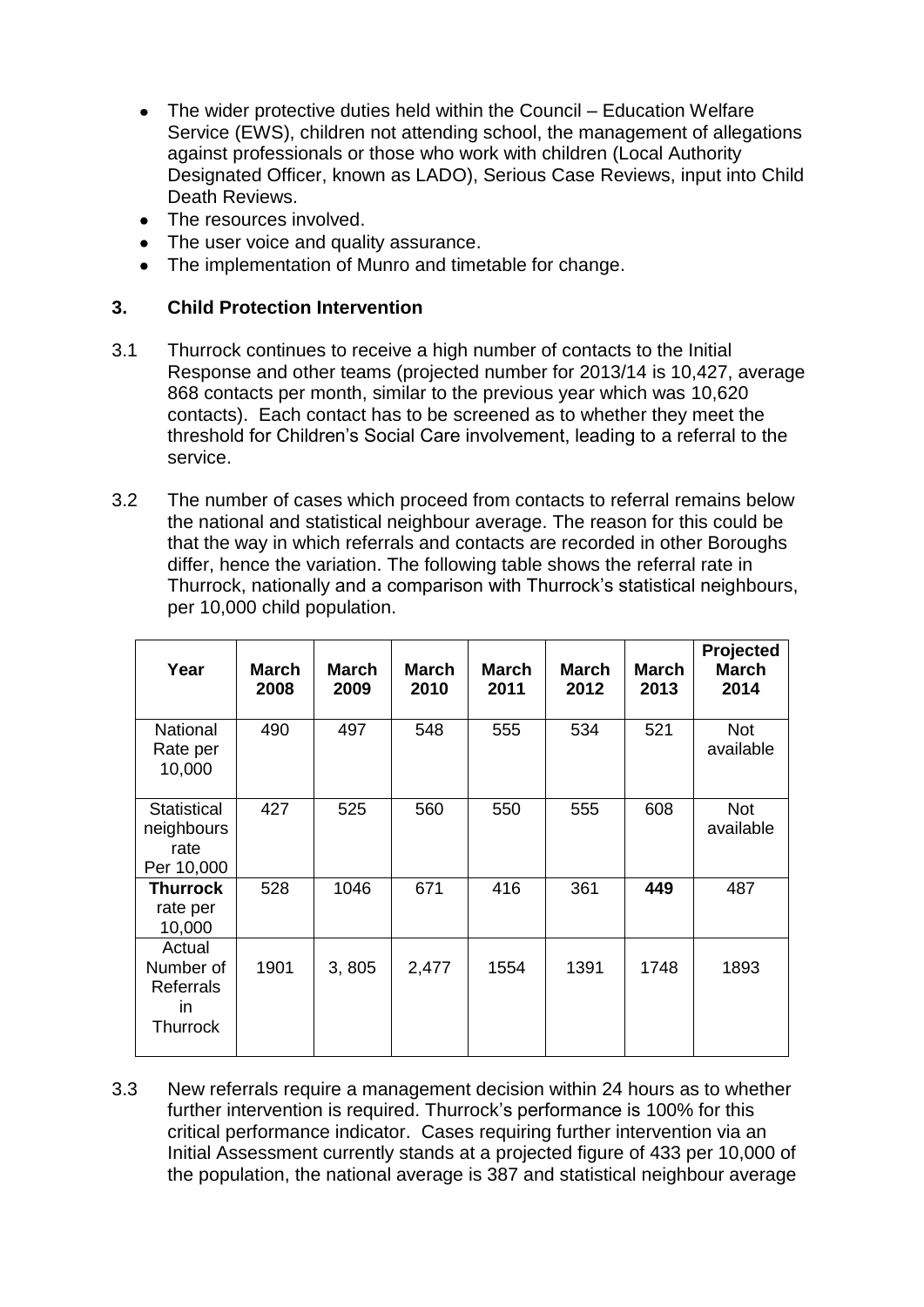401. The expectation is that the young person will be seen and an initial assessment will be completed within 10 working days. Thurrock's performance in this area is 86% completed within timescale, against a national average of 76% and statistical neighbour average of 77%. The outcome of the assessment will determine whether further intervention/services are required. For those cases assessed as in need of further intervention a core assessment will be commissioned. This involves further visits within 35 working days. Thurrock currently commissions 377 Core Assessments Per 10,000 of the population, the national average is 204 and statistical neighbour average 220. A Core Assessment must always take place in a child protection investigation and in wider circumstances of concern about children. The number of core assessments being completed within the 35 day timescale is 74%, the national average is 77% and statistical neighbour average is also 74%.

- 3.4 The number of referrals which lead to a child protection investigation (s.47) stands at 159 per 10,000 of the population, the national average is 112 and statistical neighbour average is 108. The actual projected number of investigations in Thurrock for 2013/14 is 838, averaging 70 per month. This is a significant increase with a 26% increase in child protection investigations since last year. Most other local authorities are reporting a similar increase in activity of this nature, however, up to date comparative data is not currently available. This would also account for some of the higher than average numbers of Core Assessments being completed. At every stage of this work, risks to children must be carefully analysed. All social care staff have received training in the same practice model – the Victorian Risk Assessment Model. The use of this model offers some consistency to the analysis of risk. Ongoing quality assurance of the implementation of the model continues to ensure that risks are being correctly identified.
- 3.5 As part of the Children and Young People's plan, a 'mock' inspection took place for a period of 1 week during November 2013. Currently the findings are in draft form; however they suggest that there are no obvious issues with the thresholds being applied. With the full implementation of the Early offer of Help it is hoped that children and families who require support will receive appropriate intervention to prevent the need for statutory child protection intervention. It is hoped that over time this will be reflected in the reduction of the S.47 investigations and children subject to child protection plans.
- 3.6 Further development work has been undertaken. The Early Offer of Help has continued to be developed and the next stage with the launch of a multiagency safeguarding hub, or MASH, is due for implementation in Spring 2014. This will see a major shift in the way that services are offered at an early stage of identification to minimise escalation into statutory services. The Council's excellent staff training programme continues to cover all aspects of child protection and diversity but we continue to remain a department with a high level of statutory intervention in family life. The development of a comprehensive Quality Assurance Framework, was launched in September 2011. This continues to be a key area for the department in order for it to continue to strengthen the learning culture which is already embedded in the service. The on-going development of the Quality Assurance Service has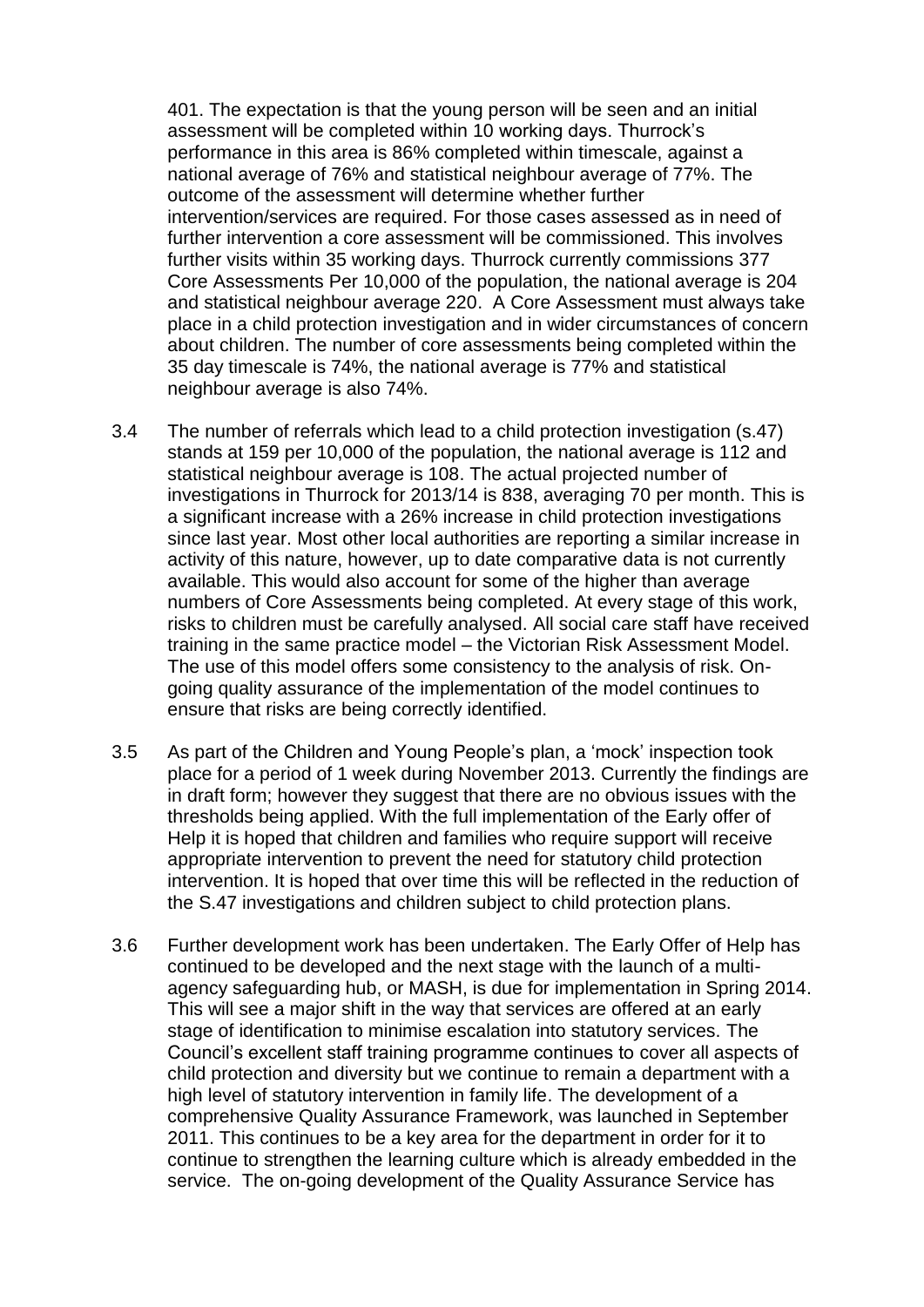helped to understand the effectiveness of the Council's intervention both from a qualitative and quantitative perspective.

- 3.7 Thurrock's Violence Against Women and Girls Strategy was launched at the end of 2012. Since that time a Joint Strategic Group has been established cochaired by Cllr Okunade representing Children's Services and Cllr Gaywood representing Public Protection. An action plan is being developed and implemented.
- 3.8 Following the success of the 2012 Annual Conference, the Local Safeguarding Board hosted another excellent conference in December 2013. The attendance represented all agencies and the voluntary sector. The theme was The Voice of the Child and guest speakers both of local and national recognition raised the profile and highlighted the challenges for this important part of safeguarding. The conference provided the platform and challenge to all services across the Borough who come into contact with children, to ensure that the Voice of the Child is recognised, heard and where appropriate acted upon.
- 3.9 Thurrock's Missing Children Panel which regularly reviews children who go missing is being recognised as evidence of good practice and is being considered for replication across Greater Essex. There is excellent partnership involvement for Social Care, Essex Police, Health and Education Welfare. The panel has consistently tracked children who regularly go missing from home or from care. It also monitors children who go missing from education. The panel has recently expanded its remit to incorporate young people up to the age of 21, therefore highlighting any vulnerable young people who are care leavers.
- 3.10 Critical attention continues be paid to the caseload required to be held by each individual social worker. The safe capacity is for there to be a maximum of 20 for each practitioner, dependent on individual experience and the duty to limit the caseload of newly qualified social workers. Thurrock caseloads are kept within these limits as far as possible and are regularly monitored by the Service Managers and Head of Service.

#### **4. CHILD PROTECTION PLANS**

4.1 The Thurrock numbers of children subject to child protection plans remains high (actual number of children as at  $31<sup>st</sup>$  March 2013 was 204, which is 52.2 per 10,000 of the population, the national average is 37.9 per 10,000 statistical neighbour average is 33.5). Numbers have risen even faster than in other parts of the country. A regular exploration of thresholds is undertaken and the recent 'mock' inspection has not raised any significant issues. It is not clear as to why these numbers have increased, however this is a general trend which is reflected across the UK.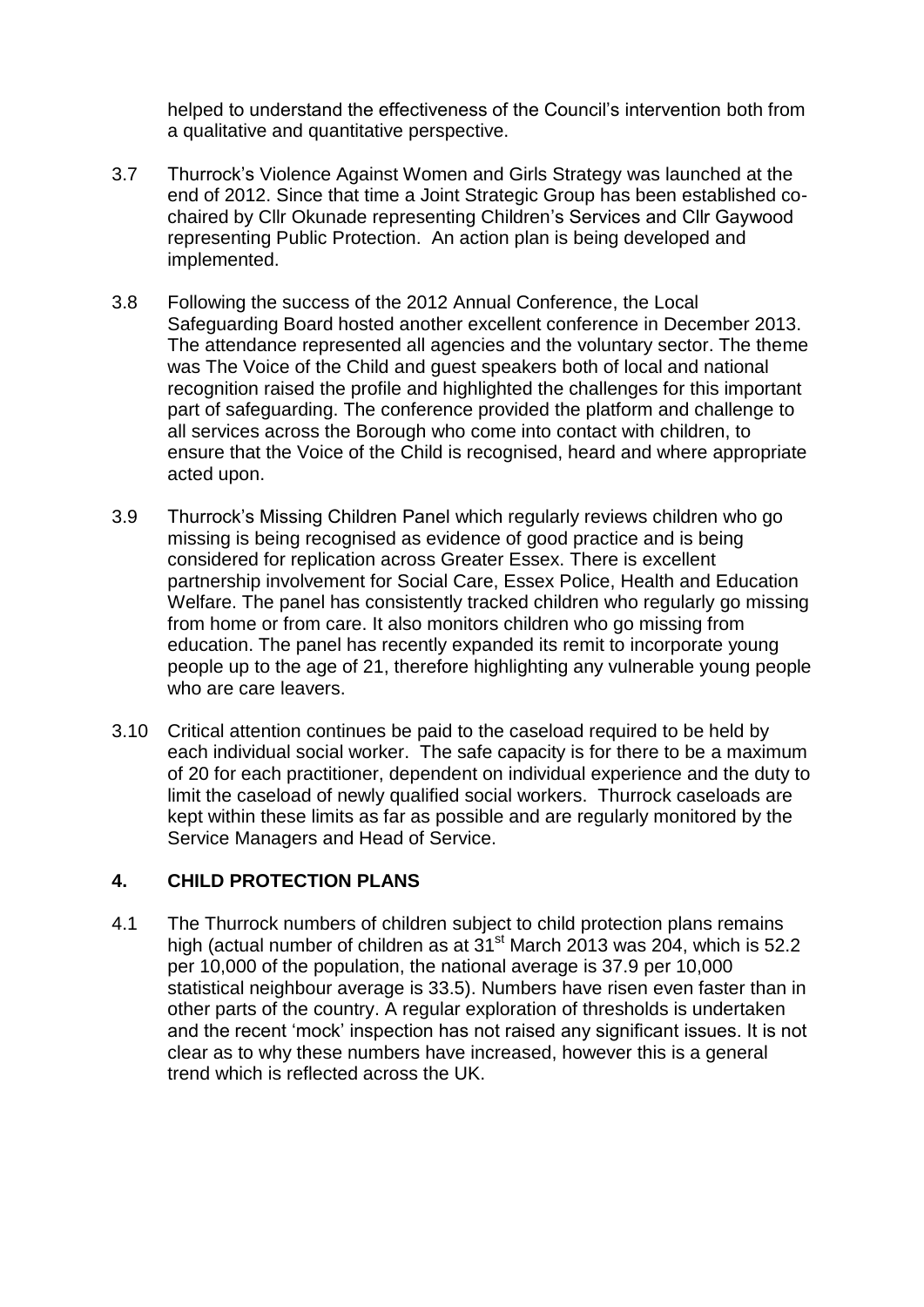|                  | Neglect | Physical<br>Abuse | Sexual<br>Abuse | Emotional<br>Abuse | Multiple <sup>5</sup> |
|------------------|---------|-------------------|-----------------|--------------------|-----------------------|
| 2012/13 Thurrock | 57%     | 1.5%              | 1.5%            | 24%                | 16%                   |
| 2011/12 Thurrock | 64.6%   | 2.4%              | 0.0%            | 22%                | 10%                   |
| 2010/11 Thurrock | 63.3%   | 2.6%              | 3.5%            | 23.6%              | 7.0%                  |
| 2009/10 Thurrock | 55.8%   | 9.1%              | 5.1%            | 22.3%              | 7.6%                  |
| 2008/9 Thurrock  | 42%     | 18%               | 16%             | 12%                | 13%                   |

- 4.2 Together with a high rate of Section 47 Child Protection Investigations, these high numbers of children subject to child protection plans show that there is a need for intensive intervention in child protection work in Thurrock where it is recognised that there are areas of poverty and deprivation and a high number of larger than average families. During this year 224 children became subject to a child protection plan and 186 child protection plans have been ended. This number includes a particular rise in the numbers of very young and unborn children being referred.
- 4.3 It is felt that the higher numbers of children subject to a plan reflects good safeguarding. However it is hoped that with the implementation of the Early Offer of Help this year this would, in time, help to reduce the numbers requiring statutory intervention. Child protection thresholds have been shown to be consistent.

## **5. OTHER SAFEGUARDING AND CHILD PROTECTION WORK**

- 5.1 The department has successfully completed its first year of the "Troubled Families" Programme. The team targets families where there are issues with unemployment, school attendance and parents with mental health or substance misuse issues. It is a three year programme which encourages agencies to pool resources and be creative in the way it supports families. To date the service has engaged with 199 families. The scheme operates under a payment by results criteria set out by the government. To date 38 payment by results have been received with a further 30-40 families being submitted in February 2014. This will represent just under half of the families currently being worked with. Other successes and progress has been made however, this has not always met the strict government criteria for the payment by results scheme. This is seen as a major step forward in turning around the lives of some extremely difficult families to engage.
- 5.2 Council staff work in several partnerships to promote child protection. Taking key roles in the Health and Wellbeing Board, The Local Safeguarding Children's Board and all the relevant sub committees. As well as participating in the Adult Safeguarding Board.
- 5.3 Thurrock Council works in partnership with The Local Safeguarding Children's Board. The Board continues to scrutinise all the partnership members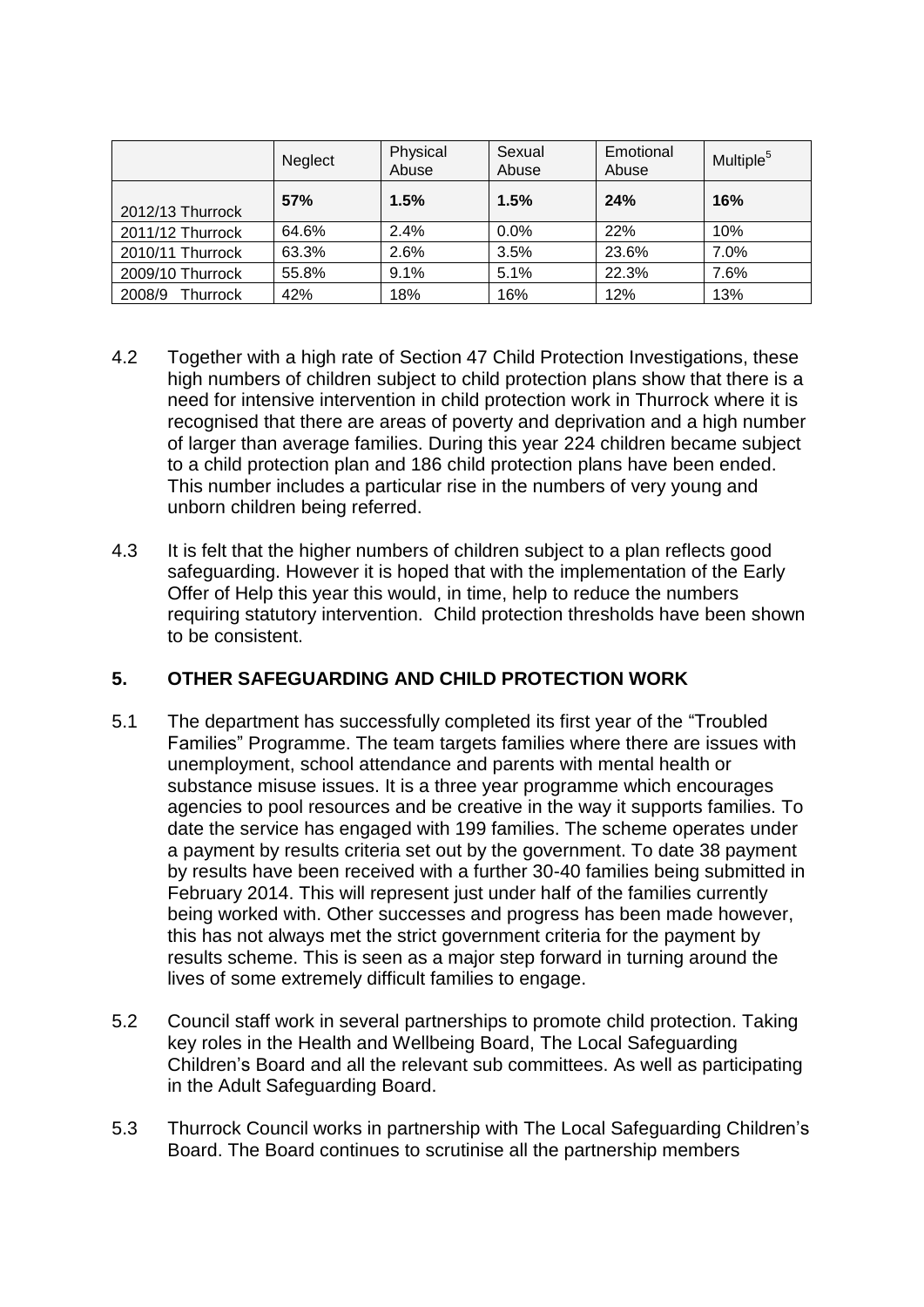regarding their safeguarding responsibilities, ensuring that safeguarding is truly seen as "Everyone's Business".

#### **6. CHALLENGES**

- 6.1 The economic situation continues to present a challenge to child protection services. The balance between providing outstanding services but also meeting an increasing and changing demand continues to be a challenge. The numbers of children and young people who require statutory services continue to rise both locally and nationally, this will require an on-going commitment from the council and partner agencies to ensure that outstanding services are provided to those most in need of protection when needed.
- 6.2 The implications of the Social Reform Bill are becoming apparent and Thurrock is beginning to see a migration of families in need of services moving from the London Boroughs.
- 6.3 Sexual exploitation and on-line abuse is creating new challenges for safeguarding services. Thurrock is developing services and knowledge in order to respond efficiently and appropriately to this.
- 6.4 Thurrock continues to see a change in it's population profile with an increasingly diverse population which also brings new challenges for child protection services such as Honour Based Abuse and Female Genital Mutilation. These issues are relatively new to Thurrock and create new challenges for staff.

#### **7. IMPLICATIONS**

### 7.1 **Financial**

Implications verified by: **Kay Goodacre** Telephone and email: **01375 652466**

**[kgoodacre@thurrock.gov.uk](mailto:kgoodacre@thurrock.gov.uk)**

The report highlights an increased need in the number of children and young people requiring safeguarding and protection. This will be managed as part of the overall Care & Targeted Outcomes budget, however in a period of Budget austerity there has been the requirement to increase the budget in this area over the last two financial years, putting pressure in all areas of the Council's budget. If this demographic trend continues, this may lead to further budget pressures, in what are already very difficult budget periods.

## 7.2 **Legal**

Implications verified by: **Lindsey Marks** Telephone and email: **01375 652054**

**[Lindsey.Marks@BDTLegal.org.uk](mailto:Lindsey.Marks@BDTLegal.org.uk)**

There are no legal implications arising from this report.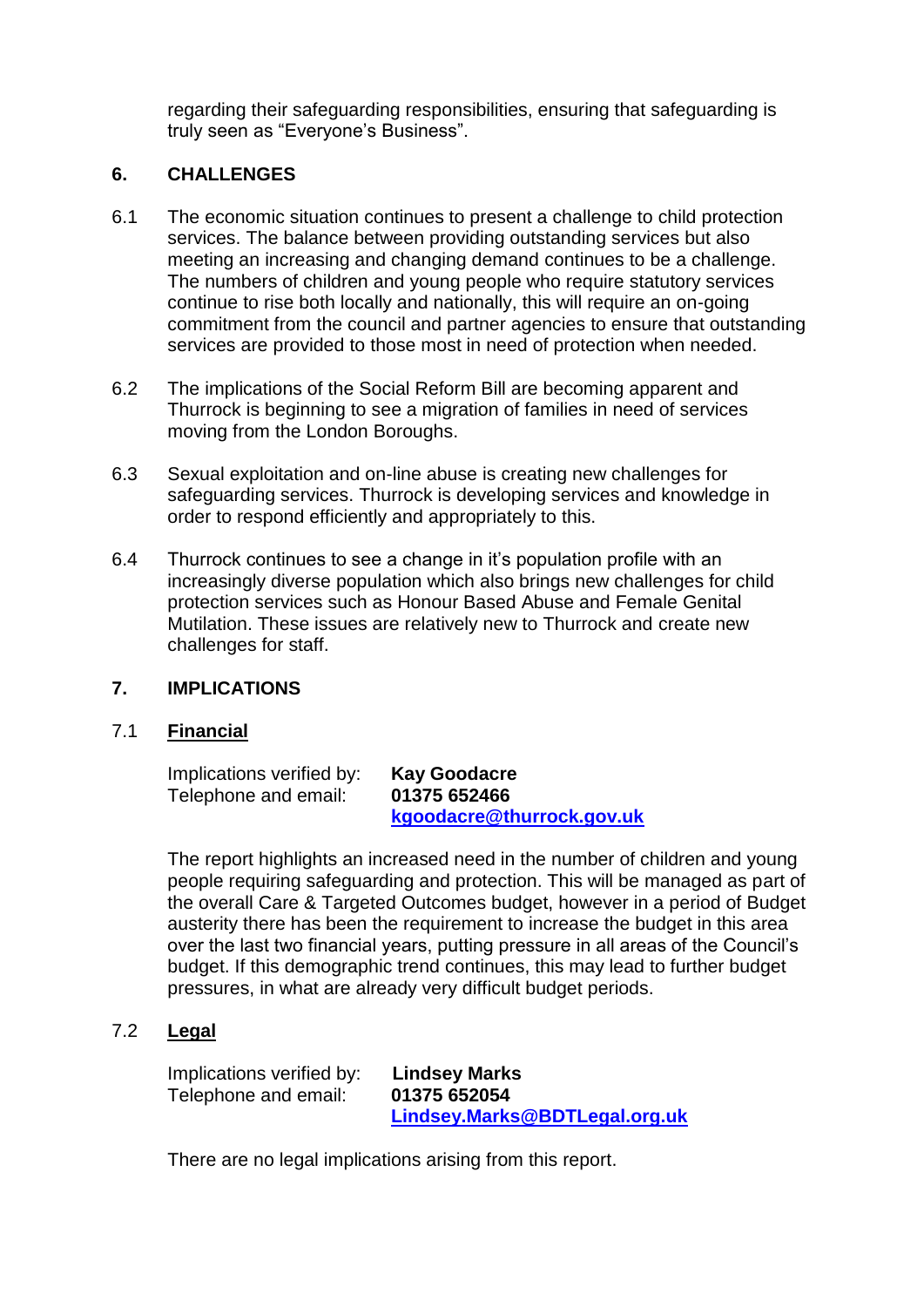## 7.3 **Diversity and Equality**

Implications verified by: **Samson DeAlyn** Telephone and email: **01375652472 [Sdealyn@thurrock.gov.uk](mailto:Sdealyn@thurrock.gov.uk)** 

The numbers of children subject to a Child Protection Plan who are non-White British shows an under representation. Work continues to explore the reasons as to why this may be.

#### 7.4 **Other implications (where significant)**

#### **8. CONCLUSION**

8.1 For information.

### **9. BACKGROUND PAPERS USED IN PREPARING THIS REPORT:**

• Monthly Performance Data Figures

### **10. APPENDICES TO THIS REPORT:**

- Appendix 1 The Southend, Essex and Thurrock Child Protection Procedures
- Appendix 2 Staffing of Thurrock Child Protection Social Work Teams, January 2013

#### **11. Report Author Contact Details:**

**Name:** Barbara Foster **Telephone:** 01375 652958 **E-mail:** [bxfoster@thurrock.gov.uk](mailto:bxfoster@thurrock.gov.uk)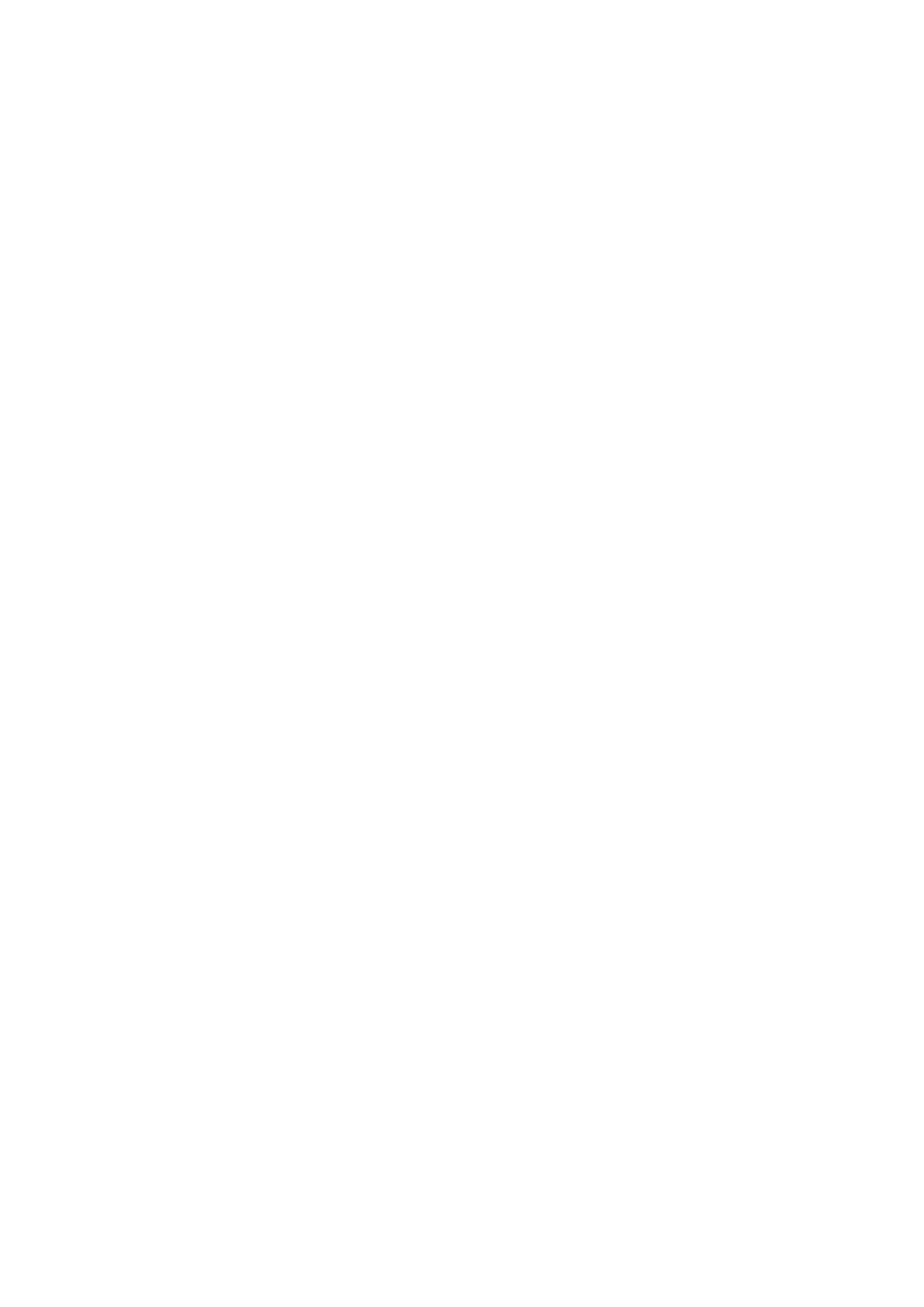## **Appendix 1**

## **The Southend, Essex and Thurrock Child Protection Procedures**

The Children Act 1989 provides the legal framework for defining the situations in which local authorities have a duty to make enquiries about what, if any, action they should take to safeguard or promote the welfare of a child. There is also national guidance in the format of "Working Together" which was reviewed and reissued in 2011 and gives detailed processes as to the investigation of child abuse. It is anticipated that new guidance in the format of a new version of "Working Together" will be issued very shortly. On a local level, every area has to be part of a Local Safeguarding Children Board who must issue local guidance on child protection. Thurrock is party to the Southend, Essex and Thurrock Child Protection Procedures ("SET" procedures).

The SET procedures were reviewed and re-written in 2010 by officers of the three authorities. This is an onerous task of great responsibility. The procedures are convenient for all those in the police service and health services which cover the three authorities but their production is a costly drain on staff time. There is a possibility that the Eastern Region Safeguarding Project (a consortium of all the local authorities) may consider commissioning an external agency to review and rewrite the local safeguarding procedures for the relevant local authorities within the Eastern Safeguarding Region.

Working Together 2010 offers the following definitions:

Safeguarding and promoting the welfare of children is defined as:

- Protecting children from maltreatment
- Preventing impairment of children's' health or development
- Ensuring that children are growing up in circumstances consistent with the provision of safe and effective care
- Undertaking that role so as to enable those children to have optimum life chances and to enter adulthood successfully

The SET Procedures define the following forms of child abuse

- Physical abuse which may involve hitting, shaking, throwing, poisoning,  $\bullet$ burning or scalding, drowning, suffocating or otherwise causing physical harm to a child and it may be caused by an adult fabricating symptoms or inducing illness in a child
- Emotional abuse which is the persistent emotional ill treatment of a child which causes severe and persistent effects on the child's emotional development. This may involve conveying to children that they are worthless or unloved, humiliating the child, imposing developmentally inappropriate expectations, causing children to feel frightened or in danger (e.g. witnessing domestic abuse), or the exploitation or corruption of children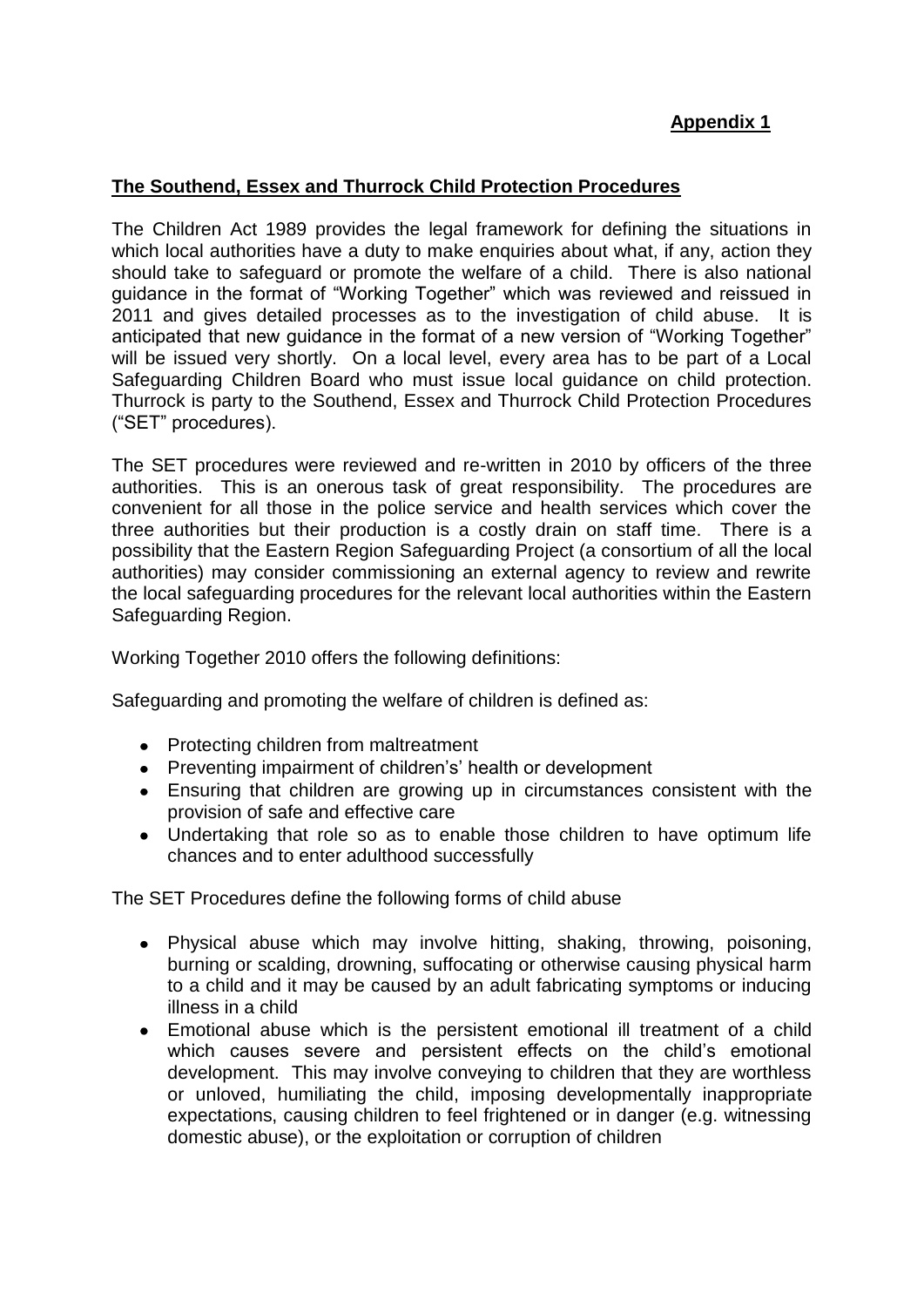- Sexual abuse involves forcing or enticing a child or young person to take part in sexual activities, which can include non-contact activities such as provoking inappropriate behaviour or forms of internet abuse such as viewing abusive images or being party to their production
- Neglect involves the persistent failure to meet a child's basic needs so that  $\bullet$ their health and development is likely to be seriously impaired. This may involve a lack of food, clothing or shelter, lack of protection from physical or emotional harm, inadequate supervision, lack of medical care and/or failure to meet educational needs.

When a child or children are drawn to the attention of the Local Authority because it is believed that they have been the subjects of significant harm, the Local Authority must exercise Section 47 of the 1989 Children Act which states that if a local authority has "'reasonable cause to **suspect** that a child who lives or is found in their area is suffering or is likely to suffer significant harm' the authority shall make, or cause to be made, such enquiries as they consider necessary to enable them to decide whether they should take any action to safeguard or promote the child's welfare."

In practice this means that a plan of action is initiated whereby a strategy meeting of all relevant professionals decide how the matter will be investigated and the investigation is then planned. It may be undertaken by the Local Authority social workers as the single agency or it may be a joint investigation with the police. Depending on what is found, medical examinations of the children may be required. The law requires that children are interviewed away from the alleged perpetrator of the abuse and parents are asked to give their consent of this process. However, their views may be over-ridden if they do not cooperate and the police may exercise their power to arrest if there is a suspicion that a crime has been committed.

In general, children are much more at risk of abuse within their own families than from abusers outside the home and child protection investigations reflect this, being mainly concerned with abuse by parents and other family members. However, some investigations are undertaken when the abuser is outside the family or even a member of the child care workforce.

These are described as cases of organised abuse, defined in the SET procedures as circumstances which may involve a number of abusers and/or a number of children. In these circumstances, it may be that abusers have gained access to their victims by work or by volunteering in leisure or welfare activities.

What is well known to social workers and police is that some children are much more at risk than others. Additional vulnerability may be because the child is unprotected and available to abusers or is threatened and exploited as to seeking help by disclosing the abuse. Thus, SET procedures give specific guidance on the groups of children such as those seen begging, those where there are particular beliefs that they may be possessed by spirits, victims of trafficking, children who are disabled, victims of female genital mutilation, forced marriage, children who are in care and more generally, those children who are moved around different areas or whose parents fail to engage in services.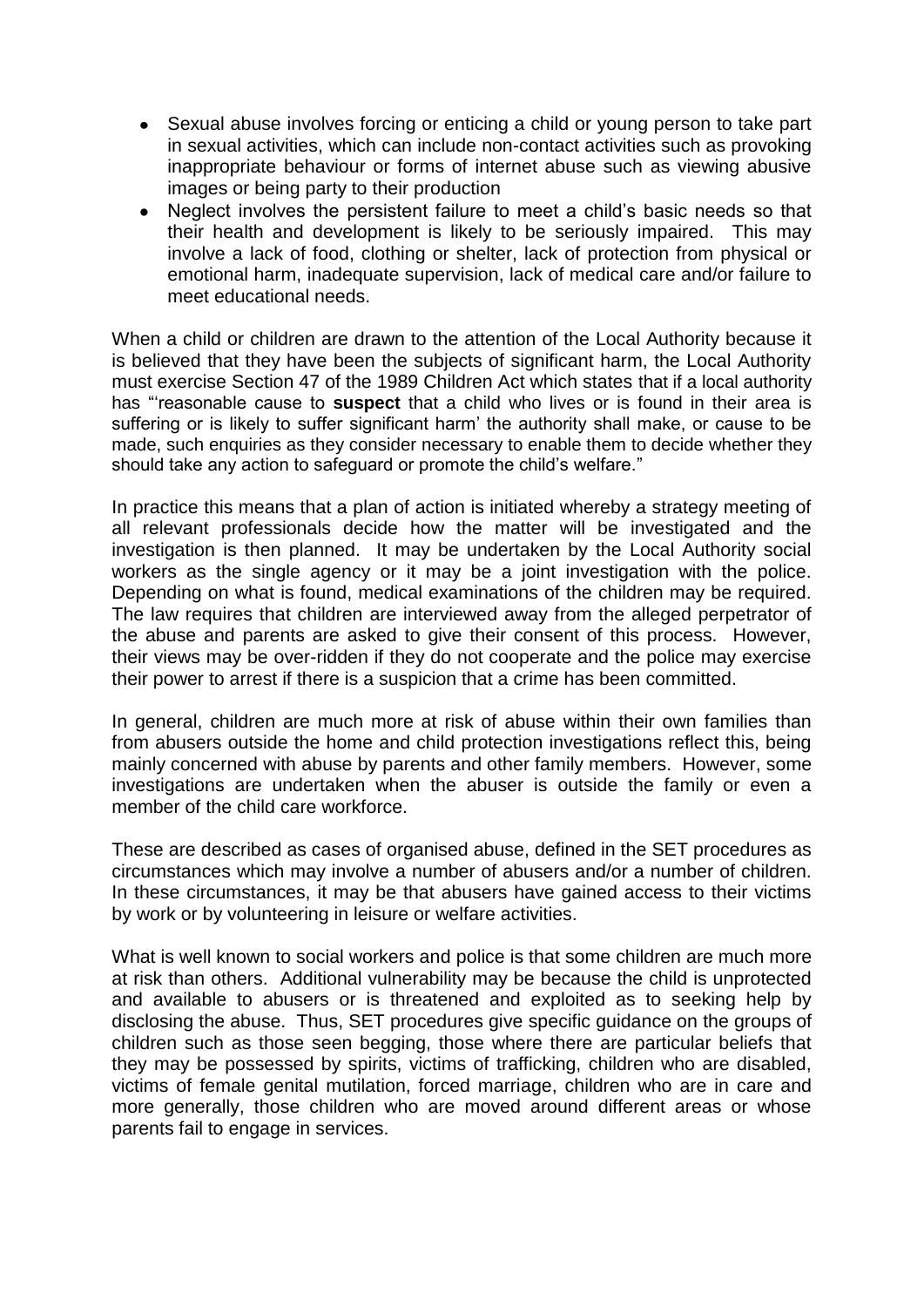Where possible, the work undertaken after a child protection investigation is that changes are made to improve the protection of the child by means of the parents and other family members cooperating with professionals. At the other extreme, cases may be so serious as to require immediate care proceedings. Mid-way, there are children whose parents need the Council and other professionals to use the authority of a child protection plan in order for changes to be made.

Where there is concern that a child will continue to be at risk, has already suffered ill treatment and will continue to be at risk of significant harm an interagency meeting of all the professionals involved will discuss with the parents that a plan is drawn up whereby an experienced social worker and other identified professionals will work together to achieve some time limited objectives. These should concentrate on ensuring the future safety and wellbeing of the child, should be regularly monitored and should be accompanied by a contingency plan as to what will be the consequences for the family if progress is not achieved.